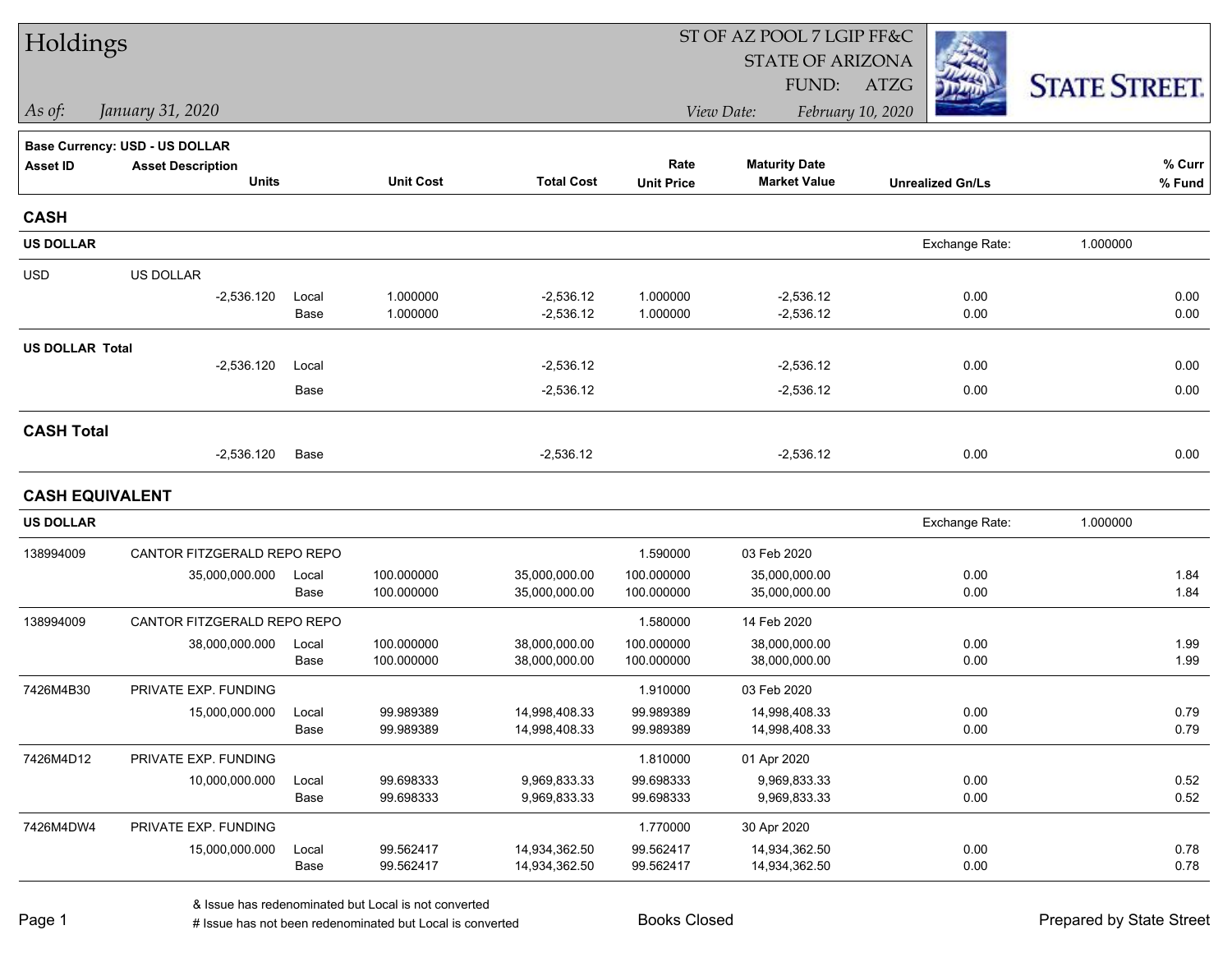| Holdings        |                                                   |       |                  |                   |                   | ST OF AZ POOL 7 LGIP FF&C |                         |                         |                      |
|-----------------|---------------------------------------------------|-------|------------------|-------------------|-------------------|---------------------------|-------------------------|-------------------------|----------------------|
|                 |                                                   |       |                  |                   |                   |                           | <b>STATE OF ARIZONA</b> |                         |                      |
|                 |                                                   |       |                  |                   |                   | FUND:                     | <b>ATZG</b>             |                         | <b>STATE STREET.</b> |
| As of:          | January 31, 2020                                  |       |                  |                   |                   | View Date:                | February 10, 2020       |                         |                      |
|                 | <b>Base Currency: USD - US DOLLAR</b>             |       |                  |                   |                   |                           |                         |                         |                      |
| <b>Asset ID</b> | <b>Asset Description</b>                          |       |                  |                   | Rate              | <b>Maturity Date</b>      |                         |                         | $%$ Curr             |
|                 | <b>Units</b>                                      |       | <b>Unit Cost</b> | <b>Total Cost</b> | <b>Unit Price</b> | <b>Market Value</b>       |                         | <b>Unrealized Gn/Ls</b> | % Fund               |
| 8579929T0       | STATE STR INSTL INVT TR TREASURY PLUS FD INSTL CL |       |                  |                   | 1.523658          | 31 Dec 2030               |                         |                         |                      |
|                 | 6,236,702.370                                     | Local | 100.000000       | 6,236,702.37      | 100.000000        | 6,236,702.37              |                         | 0.00                    | 0.33                 |
|                 |                                                   | Base  | 100.000000       | 6,236,702.37      | 100.000000        | 6,236,702.37              |                         | 0.00                    | 0.33                 |
| 912796SM2       | TREASURY BILL 04/20 0.00000                       |       |                  |                   | 1.629000          | 23 Apr 2020               |                         |                         |                      |
|                 | 10,000,000.000                                    | Local | 99.628950        | 9,962,895.00      | 99.628950         | 9,962,895.00              |                         | 0.00                    | 0.52                 |
|                 |                                                   | Base  | 99.628950        | 9,962,895.00      | 99.628950         | 9,962,895.00              |                         | 0.00                    | 0.52                 |
| 912796SV2       | TREASURY BILL 06/20 0.00000                       |       |                  |                   | 1.531000          | 18 Jun 2020               |                         |                         |                      |
|                 | 10,000,000.000                                    | Local | 99.413117        | 9,941,311.66      | 99.413117         | 9,941,311.66              |                         | 0.00                    | 0.52                 |
|                 |                                                   | Base  | 99.413117        | 9,941,311.66      | 99.413117         | 9,941,311.66              |                         | 0.00                    | 0.52                 |
| 912796TE9       | TREASURY BILL 02/20 0.00000                       |       |                  |                   | 1.546100          | 06 Feb 2020               |                         |                         |                      |
|                 | 20,000,000.000                                    | Local | 99.978526        | 19,995,705.28     | 99.978526         | 19,995,705.28             |                         | 0.00                    | 1.05                 |
|                 |                                                   | Base  | 99.978526        | 19,995,705.28     | 99.978526         | 19,995,705.28             |                         | 0.00                    | 1.05                 |
| 912796TF6       | TREASURY BILL 02/20 0.00000                       |       |                  |                   | 1.546300          | 13 Feb 2020               |                         |                         |                      |
|                 | 20,000,000.000                                    | Local | 99.942377        | 19,988,475.34     | 99.942377         | 19,988,475.34             |                         | 0.00                    | 1.05                 |
|                 |                                                   | Base  | 99.942377        | 19,988,475.34     | 99.942377         | 19,988,475.34             |                         | 0.00                    | 1.05                 |
| 912796TK5       | TREASURY BILL 03/20 0.00000                       |       |                  |                   | 1.538000          | 12 Mar 2020               |                         |                         |                      |
|                 | 20,000,000.000                                    | Local | 99.829111        | 19,965,822.22     | 99.829111         | 19,965,822.22             |                         | 0.00                    | 1.05                 |
|                 |                                                   | Base  | 99.829111        | 19,965,822.22     | 99.829111         | 19,965,822.22             |                         | 0.00                    | 1.05                 |
| 912796TL3       | TREASURY BILL 03/20 0.00000                       |       |                  |                   | 1.525700          | 19 Mar 2020               |                         |                         |                      |
|                 | 20,000,000.000                                    | Local | 99.800811        | 19,960,162.28     | 99.800811         | 19,960,162.28             |                         | 0.00                    | 1.05                 |
|                 |                                                   | Base  | 99.800811        | 19,960,162.28     | 99.800811         | 19,960,162.28             |                         | 0.00                    | 1.05                 |
| 912796TR0       | TREASURY BILL 04/20 0.00000                       |       |                  |                   | 1.536000          | 16 Apr 2020               |                         |                         |                      |
|                 | 30,000,000.000                                    | Local | 99.673639        | 29,902,091.67     | 99.673639         | 29,902,091.67             |                         | 0.00                    | 1.57                 |
|                 |                                                   | Base  | 99.673639        | 29,902,091.67     | 99.673639         | 29,902,091.67             |                         | 0.00                    | 1.57                 |
| 912796TS8       | TREASURY BILL 04/20 0.00000                       |       |                  |                   | 1.520300          | 30 Apr 2020               |                         |                         |                      |
|                 | 20,000,000.000                                    | Local | 99.624148        | 19,924,829.61     | 99.624148         | 19,924,829.61             |                         | 0.00                    | 1.05                 |
|                 |                                                   | Base  | 99.624148        | 19,924,829.61     | 99.624148         | 19,924,829.61             |                         | 0.00                    | 1.05                 |
| 912796TZ2       | TREASURY BILL 06/20 0.00000                       |       |                  |                   | 1.525000          | 11 Jun 2020               |                         |                         |                      |
|                 | 10,000,000.000                                    | Local | 99.445070        | 9,944,506.95      | 99.445070         | 9,944,506.95              |                         | 0.00                    | 0.52                 |
|                 |                                                   | Base  | 99.445070        | 9,944,506.95      | 99.445070         | 9,944,506.95              |                         | 0.00                    | 0.52                 |

L

 $\overline{\phantom{a}}$ 

 $\overline{\phantom{0}}$ 

 $\overline{\phantom{a}}$ 

 $\overline{\phantom{0}}$ 

 $\overline{\phantom{0}}$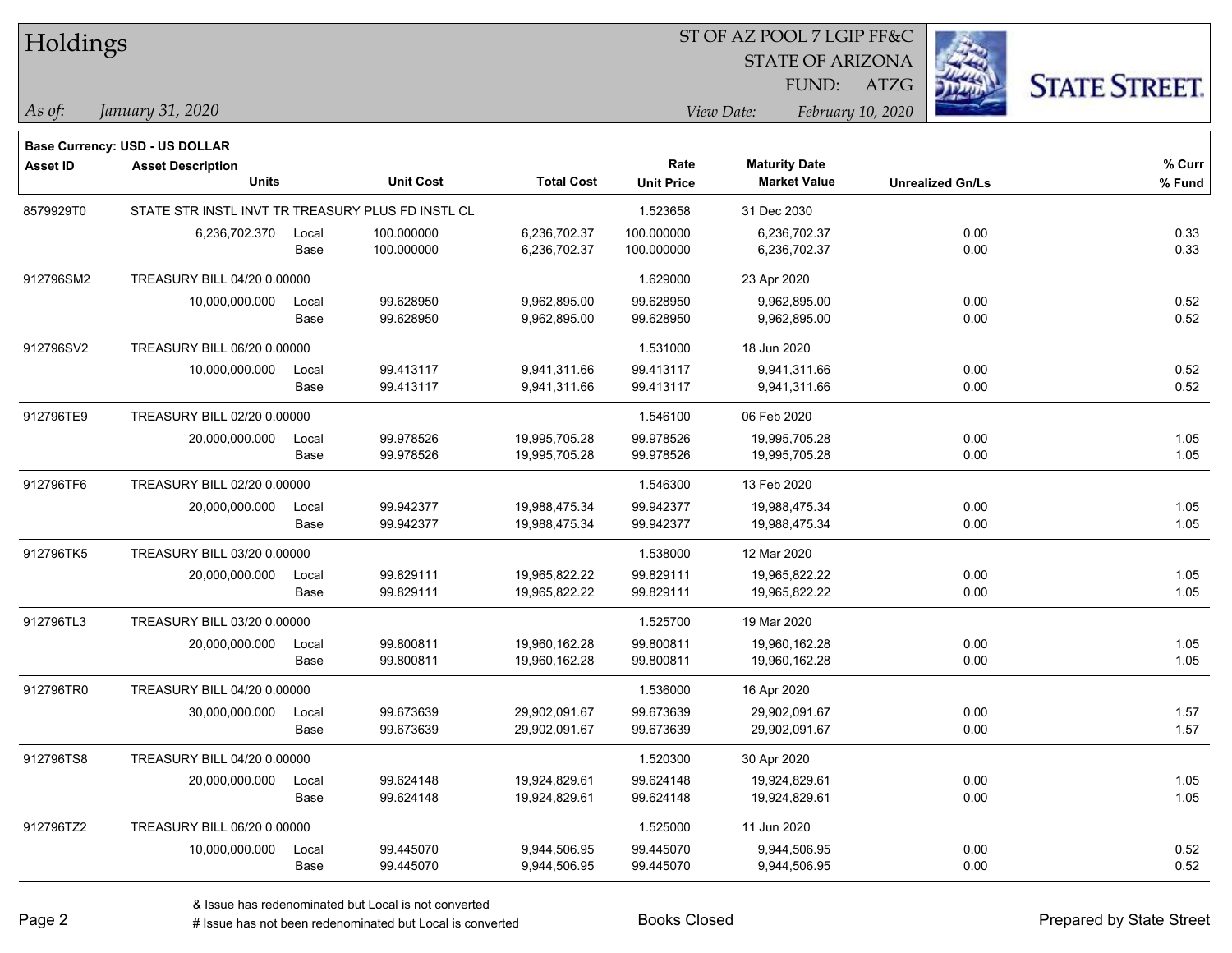| Holdings        |                                                 |       |                  |                   | ST OF AZ POOL 7 LGIP FF&C |                      |                         |                         |                      |
|-----------------|-------------------------------------------------|-------|------------------|-------------------|---------------------------|----------------------|-------------------------|-------------------------|----------------------|
|                 |                                                 |       |                  |                   |                           |                      | <b>STATE OF ARIZONA</b> |                         |                      |
|                 |                                                 |       |                  |                   |                           |                      | FUND:<br><b>ATZG</b>    |                         | <b>STATE STREET.</b> |
| As of:          | January 31, 2020                                |       |                  |                   |                           | View Date:           | February 10, 2020       |                         |                      |
|                 | Base Currency: USD - US DOLLAR                  |       |                  |                   |                           |                      |                         |                         |                      |
| <b>Asset ID</b> | <b>Asset Description</b>                        |       |                  |                   | Rate                      | <b>Maturity Date</b> |                         |                         | % Curr               |
|                 | <b>Units</b>                                    |       | <b>Unit Cost</b> | <b>Total Cost</b> | <b>Unit Price</b>         | <b>Market Value</b>  |                         | <b>Unrealized Gn/Ls</b> | % Fund               |
| 912796WW5       | TREASURY BILL 07/20 0.00000                     |       |                  |                   | 1.530000                  | 09 Jul 2020          |                         |                         |                      |
|                 | 10,000,000.000                                  | Local | 99.324250        | 9,932,425.00      | 99.324250                 | 9,932,425.00         |                         | 0.00                    | 0.52                 |
|                 |                                                 | Base  | 99.324250        | 9,932,425.00      | 99.324250                 | 9,932,425.00         |                         | 0.00                    | 0.52                 |
| 921FRK000       | BMO TRIPARTY MTGE CLAS/ISIT/RTRP MATU//20121224 |       |                  |                   | 1.540000                  | 03 Feb 2020          |                         |                         |                      |
|                 | 50,000,000.000                                  | Local | 100.000000       | 50,000,000.00     | 100.000000                | 50,000,000.00        |                         | 0.00                    | 2.62                 |
|                 |                                                 | Base  | 100.000000       | 50,000,000.00     | 100.000000                | 50,000,000.00        |                         | 0.00                    | 2.62                 |
| 921FRK000       | BMO TRIPARTY MTGE CLAS/ISIT/RTRP MATU//20121224 |       |                  |                   | 1.530000                  | 27 Feb 2020          |                         |                         |                      |
|                 | 50,000,000.000                                  | Local | 100.000000       | 50,000,000.00     | 100.000000                | 50,000,000.00        |                         | 0.00                    | 2.62                 |
|                 |                                                 | Base  | 100.000000       | 50,000,000.00     | 100.000000                | 50,000,000.00        |                         | 0.00                    | 2.62                 |
| 926NKW009       | AMHERST PIERPONT 04/15 VAR                      |       |                  |                   | 1.540000                  | 10 Feb 2020          |                         |                         |                      |
|                 | 38,000,000.000                                  | Local | 100.000000       | 38,000,000.00     | 100.000000                | 38,000,000.00        |                         | 0.00                    | 1.99                 |
|                 |                                                 | Base  | 100.000000       | 38,000,000.00     | 100.000000                | 38,000,000.00        |                         | 0.00                    | 1.99                 |
| 979QHR003       | SOUTH STREET REPO                               |       |                  |                   | 1.580000                  | 03 Feb 2020          |                         |                         |                      |
|                 | 40,000,000.000                                  | Local | 100.000000       | 40,000,000.00     | 100.000000                | 40,000,000.00        |                         | 0.00                    | 2.10                 |
|                 |                                                 | Base  | 100.000000       | 40,000,000.00     | 100.000000                | 40,000,000.00        |                         | 0.00                    | 2.10                 |
| 979QHR003       | SOUTH STREET REPO                               |       |                  |                   | 1.590000                  | 12 Feb 2020          |                         |                         |                      |
|                 | 46,000,000.000                                  | Local | 100.000000       | 46,000,000.00     | 100.000000                | 46,000,000.00        |                         | 0.00                    | 2.41                 |
|                 |                                                 | Base  | 100.000000       | 46,000,000.00     | 100.000000                | 46,000,000.00        |                         | 0.00                    | 2.41                 |
| 979QHT009       | <b>WELLS FARGO REPO</b>                         |       |                  |                   | 1.510000                  | 04 Feb 2020          |                         |                         |                      |
|                 | 110,000,000.000                                 | Local | 100.000000       | 110,000,000.00    | 100.000000                | 110,000,000.00       |                         | 0.00                    | 5.77                 |
|                 |                                                 | Base  | 100.000000       | 110,000,000.00    | 100.000000                | 110,000,000.00       |                         | 0.00                    | 5.77                 |
| 979RFJ001       | ALLIANCE BANK OF ARIZONA MONEY                  |       |                  |                   | 1.260000                  | 01 Feb 2020          |                         |                         |                      |
|                 | 2,533.900                                       | Local | 100.000000       | 2,533.90          | 100.000000                |                      | 2,533.90                | 0.00                    | 0.00                 |
|                 |                                                 | Base  | 100.000000       | 2,533.90          | 100.000000                | 2,533.90             |                         | 0.00                    | 0.00                 |
| 979TUW001       | GUGGENHEIM SECURITIES REPO 08/14 VAR            |       |                  |                   | 1.550000                  | 03 Feb 2020          |                         |                         |                      |
|                 | 220,181,949.620                                 | Local | 100.000000       | 220,181,949.62    | 100.000000                | 220,181,949.62       |                         | 0.00                    | 11.55                |
|                 |                                                 | Base  | 100.000000       | 220,181,949.62    | 100.000000                | 220,181,949.62       |                         | 0.00                    | 11.55                |
| 979TUW001       | GUGGENHEIM SECURITIES REPO 08/14 VAR            |       |                  |                   | 1.540000                  | 19 Feb 2020          |                         |                         |                      |
|                 | 50,000,000.000                                  | Local | 100.000000       | 50,000,000.00     | 100.000000                | 50,000,000.00        |                         | 0.00                    | 2.62                 |
|                 |                                                 | Base  | 100.000000       | 50,000,000.00     | 100.000000                | 50,000,000.00        |                         | 0.00                    | 2.62                 |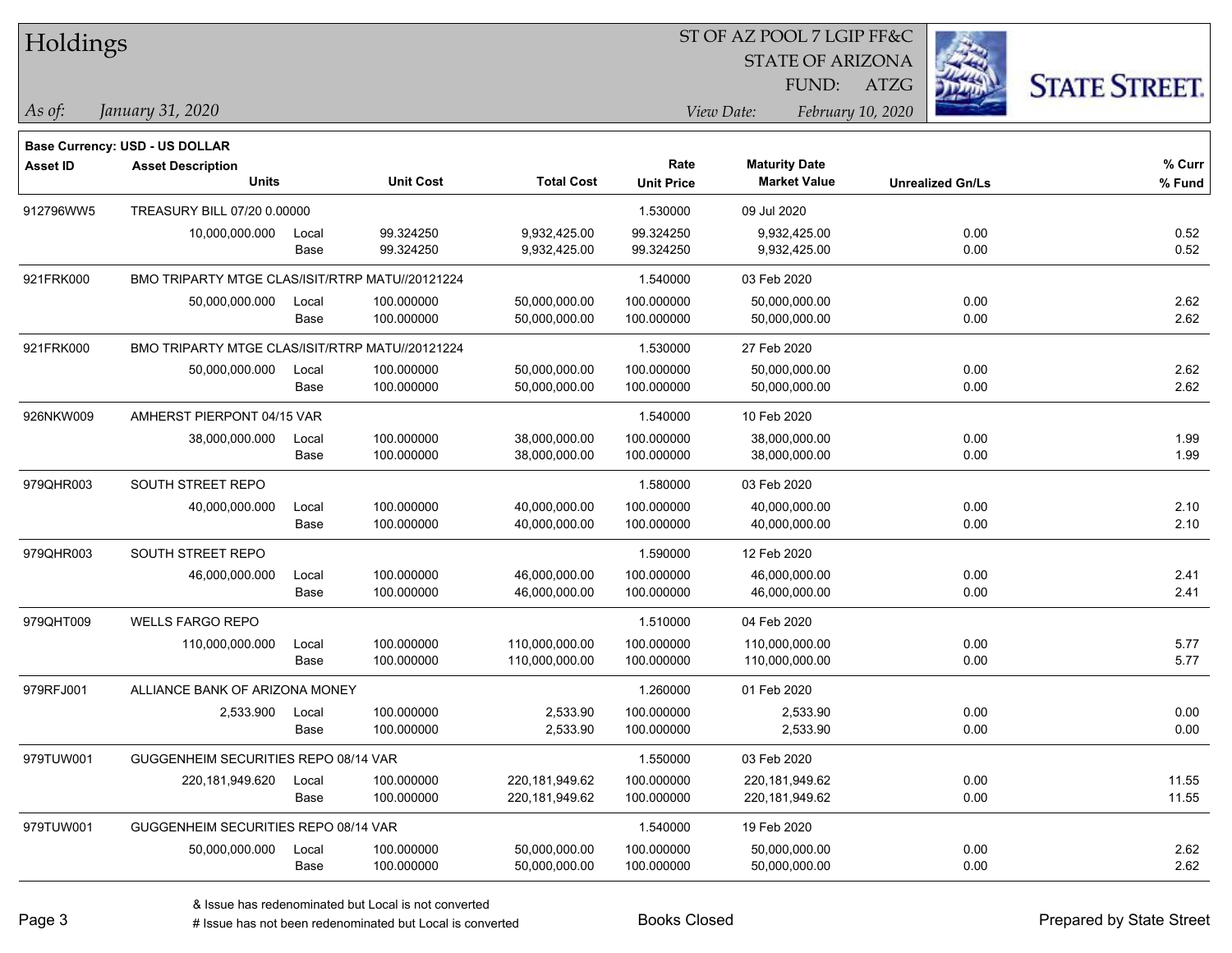| Holdings               |                                       |               |                        |                                  |                        | ST OF AZ POOL 7 LGIP FF&C        |                         |                      |
|------------------------|---------------------------------------|---------------|------------------------|----------------------------------|------------------------|----------------------------------|-------------------------|----------------------|
|                        |                                       |               |                        |                                  |                        | <b>STATE OF ARIZONA</b>          |                         |                      |
|                        |                                       |               |                        |                                  |                        | FUND:                            | ATZG                    | <b>STATE STREET.</b> |
| As of:                 | January 31, 2020                      |               |                        |                                  |                        | View Date:                       | February 10, 2020       |                      |
|                        | <b>Base Currency: USD - US DOLLAR</b> |               |                        |                                  |                        |                                  |                         |                      |
| <b>Asset ID</b>        | <b>Asset Description</b>              |               |                        |                                  | Rate                   | <b>Maturity Date</b>             |                         | % Curr               |
|                        | <b>Units</b>                          |               | <b>Unit Cost</b>       | <b>Total Cost</b>                | <b>Unit Price</b>      | <b>Market Value</b>              | <b>Unrealized Gn/Ls</b> | % Fund               |
| <b>US DOLLAR Total</b> |                                       |               |                        |                                  |                        |                                  |                         |                      |
|                        | 893,421,185.890                       | Local         |                        | 892,842,015.06                   |                        | 892,842,015.06                   | 0.00                    | 46.85                |
|                        |                                       | Base          |                        | 892,842,015.06                   |                        | 892,842,015.06                   | 0.00                    | 46.85                |
|                        | <b>CASH EQUIVALENT Total</b>          |               |                        |                                  |                        |                                  |                         |                      |
|                        | 893,421,185.890                       | Base          |                        | 892,842,015.06                   |                        | 892,842,015.06                   | 0.00                    | 46.85                |
| <b>FIXED INCOME</b>    |                                       |               |                        |                                  |                        |                                  |                         |                      |
| <b>US DOLLAR</b>       |                                       |               |                        |                                  |                        |                                  | Exchange Rate:          | 1.000000             |
| 912796SD2              | TREASURY BILL 02/20 0.00000           |               |                        |                                  | 0.010000               | 27 Feb 2020                      |                         |                      |
|                        | 110,000,000.000                       | Local<br>Base | 99.883192<br>99.883192 | 109,871,510.89<br>109,871,510.89 | 99.902000<br>99.902000 | 109,892,200.00<br>109,892,200.00 | 20,689.11<br>20,689.11  | 5.77<br>5.77         |
| 912796SH3              | TREASURY BILL 03/20 0.00000           |               |                        |                                  | 0.010000               | 26 Mar 2020                      |                         |                      |
|                        | 50,000,000.000                        | Local         | 99.758815              | 49,879,407.52                    | 99.781347              | 49,890,673.50                    | 11,265.98               | 2.62                 |
|                        |                                       | Base          | 99.758815              | 49,879,407.52                    | 99.781347              | 49,890,673.50                    | 11,265.98               | 2.62                 |
| 912796SM2              | TREASURY BILL 04/20 0.00000           |               |                        |                                  | 0.010000               | 23 Apr 2020                      |                         |                      |
|                        | 50,000,000.000                        | Local         | 99.651363              | 49,825,681.61                    | 99.660704              | 49,830,352.00                    | 4,670.39                | 2.62                 |
|                        |                                       | Base          | 99.651363              | 49,825,681.61                    | 99.660704              | 49,830,352.00                    | 4,670.39                | 2.62                 |
| 912796SR1              | TREASURY BILL 05/20 0.00000           |               |                        |                                  | 0.010000               | 21 May 2020                      |                         |                      |
|                        | 15,000,000.000                        | Local         | 99.528680              | 14,929,302.07                    | 99.541950              | 14,931,292.50                    | 1,990.43                | 0.78                 |
|                        |                                       | Base          | 99.528680              | 14,929,302.07                    | 99.541950              | 14,931,292.50                    | 1,990.43                | 0.78                 |
| 912796SU4              | TREASURY BILL 11/19 0.00000           |               |                        |                                  |                        | 29 Nov 2019                      |                         |                      |
|                        |                                       | 0.000 Local   | 0.000000               | $-3,237.61$                      | 0.000000               | 0.00                             | 3,237.61                | 0.00                 |
|                        |                                       | Base          | 0.000000               | $-3,237.61$                      | 0.000000               | 0.00                             | 3,237.61                | 0.00                 |
| 912796SZ3              | TREASURY BILL 07/20 0.00000           |               |                        |                                  |                        | 16 Jul 2020                      |                         |                      |
|                        | 10,000,000.000                        | Local         | 99.293624              | 9,929,362.35                     | 99.319514              | 9,931,951.40                     | 2,589.05                | 0.52                 |
|                        |                                       | Base          | 99.293624              | 9,929,362.35                     | 99.319514              | 9,931,951.40                     | 2,589.05                | 0.52                 |
| 912796TE9              | TREASURY BILL 02/20 0.00000           |               |                        |                                  | 0.010000               | 06 Feb 2020                      |                         |                      |
|                        | 10,000,000.000                        | Local         | 99.971701              | 9,997,170.14                     | 99.987812              | 9,998,781.20                     | 1,611.06                | 0.52                 |
|                        |                                       | Base          | 99.971701              | 9,997,170.14                     | 99.987812              | 9,998,781.20                     | 1,611.06                | 0.52                 |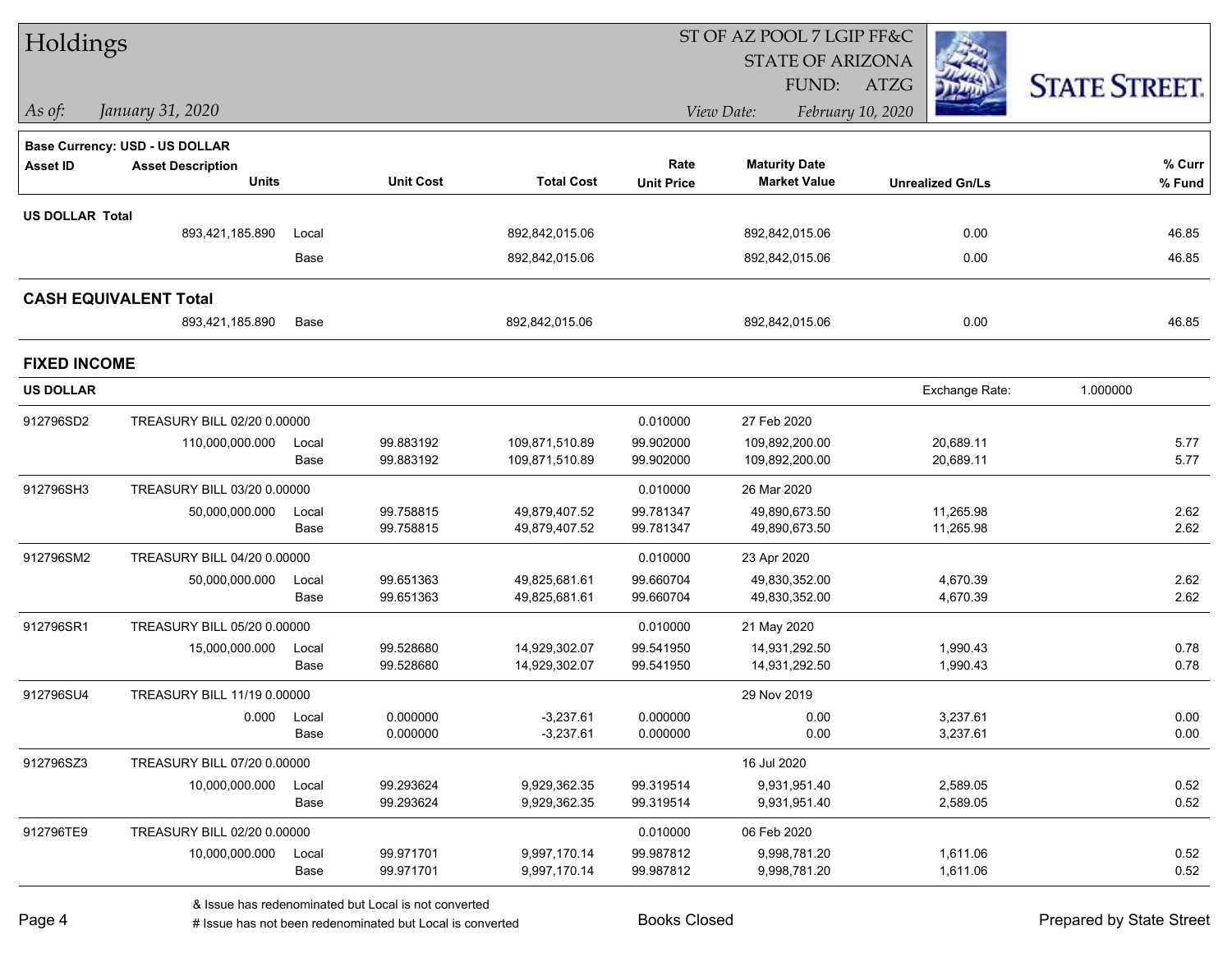| Holdings        |                                                            |       |                  |                   |                   |                         |                         |                      |
|-----------------|------------------------------------------------------------|-------|------------------|-------------------|-------------------|-------------------------|-------------------------|----------------------|
|                 |                                                            |       |                  |                   |                   | <b>STATE OF ARIZONA</b> |                         |                      |
|                 |                                                            |       |                  |                   |                   | FUND:                   | <b>ATZG</b>             | <b>STATE STREET.</b> |
| As of:          | January 31, 2020                                           |       |                  |                   |                   | View Date:              | February 10, 2020       |                      |
|                 |                                                            |       |                  |                   |                   |                         |                         |                      |
| <b>Asset ID</b> | Base Currency: USD - US DOLLAR<br><b>Asset Description</b> |       |                  |                   | Rate              | <b>Maturity Date</b>    |                         | % Curr               |
|                 | Units                                                      |       | <b>Unit Cost</b> | <b>Total Cost</b> | <b>Unit Price</b> | <b>Market Value</b>     | <b>Unrealized Gn/Ls</b> | $%$ Fund             |
| 912796TF6       | TREASURY BILL 02/20 0.00000                                |       |                  |                   | 0.010000          | 13 Feb 2020             |                         |                      |
|                 | 40,000,000.000                                             | Local | 99.948733        | 39,979,493.32     | 99.959167         | 39,983,666.80           | 4,173.48                | 2.10                 |
|                 |                                                            | Base  | 99.948733        | 39,979,493.32     | 99.959167         | 39,983,666.80           | 4,173.48                | 2.10                 |
| 912796TG4       | TREASURY BILL 02/20 0.00000                                |       |                  |                   |                   | 20 Feb 2020             |                         |                      |
|                 | 90,000,000.000                                             | Local | 99.916035        | 89,924,431.43     | 99.930387         | 89,937,348.30           | 12,916.87               | 4.72                 |
|                 |                                                            | Base  | 99.916035        | 89,924,431.43     | 99.930387         | 89,937,348.30           | 12,916.87               | 4.72                 |
| 912796TH2       | TREASURY BILL 03/20 0.00000                                |       |                  |                   | 0.010000          | 05 Mar 2020             |                         |                      |
|                 | 30,000,000.000                                             | Local | 99.848444        | 29,954,533.34     | 99.867927         | 29,960,378.10           | 5,844.76                | 1.57                 |
|                 |                                                            | Base  | 99.848444        | 29,954,533.34     | 99.867927         | 29,960,378.10           | 5,844.76                | 1.57                 |
| 912796TK5       | TREASURY BILL 03/20 0.00000                                |       |                  |                   | 0.010000          | 12 Mar 2020             |                         |                      |
|                 | 10,000,000.000                                             | Local | 99.796667        | 9,979,666.66      | 99.838104         | 9,983,810.40            | 4,143.74                | 0.52                 |
|                 |                                                            | Base  | 99.796667        | 9,979,666.66      | 99.838104         | 9,983,810.40            | 4,143.74                | 0.52                 |
| 912796TL3       | TREASURY BILL 03/20 0.00000                                |       |                  |                   | 0.010000          | 19 Mar 2020             |                         |                      |
|                 | 30,000,000.000                                             | Local | 99.778969        | 29,933,690.82     | 99.810312         | 29,943,093.60           | 9,402.78                | 1.57                 |
|                 |                                                            | Base  | 99.778969        | 29,933,690.82     | 99.810312         | 29,943,093.60           | 9,402.78                | 1.57                 |
| 912796TM1       | TREASURY BILL 04/20 0.00000                                |       |                  |                   | 0.010000          | 02 Apr 2020             |                         |                      |
|                 | 30,000,000.000                                             | Local | 99.723072        | 29,916,921.45     | 99.752528         | 29,925,758.40           | 8,836.95                | 1.57                 |
|                 |                                                            | Base  | 99.723072        | 29,916,921.45     | 99.752528         | 29,925,758.40           | 8,836.95                | 1.57                 |
| 912796TQ2       | TREASURY BILL 04/20 0.00000                                |       |                  |                   | 0.010000          | 09 Apr 2020             |                         |                      |
|                 | 10,000,000.000                                             | Local | 99.682667        | 9,968,266.68      | 99.718583         | 9,971,858.30            | 3,591.62                | 0.52                 |
|                 |                                                            | Base  | 99.682667        | 9,968,266.68      | 99.718583         | 9,971,858.30            | 3,591.62                | 0.52                 |
| 912796TR0       | TREASURY BILL 04/20 0.00000                                |       |                  |                   |                   | 16 Apr 2020             |                         |                      |
|                 | 20,000,000.000                                             | Local | 99.681250        | 19,936,250.00     | 99.690595         | 19,938,119.00           | 1,869.00                | 1.05                 |
|                 |                                                            | Base  | 99.681250        | 19,936,250.00     | 99.690595         | 19,938,119.00           | 1,869.00                | 1.05                 |
| 912796TS8       | TREASURY BILL 04/20 0.00000                                |       |                  |                   | 0.010000          | 30 Apr 2020             |                         |                      |
|                 | 50,000,000.000                                             | Local | 99.616311        | 49,808,155.52     | 99.632626         | 49,816,313.00           | 8,157.48                | 2.61                 |
|                 |                                                            | Base  | 99.616311        | 49,808,155.52     | 99.632626         | 49,816,313.00           | 8,157.48                | 2.61                 |
| 912796TT6       | TREASURY BILL 05/20 0.00000                                |       |                  |                   | 0.010000          | 07 May 2020             |                         |                      |
|                 | 60,000,000.000                                             | Local | 99.606606        | 59,763,963.30     | 99.599194         | 59,759,516.40           | $-4,446.90$             | 3.14                 |
|                 |                                                            | Base  | 99.606606        | 59,763,963.30     | 99.599194         | 59,759,516.40           | $-4,446.90$             | 3.14                 |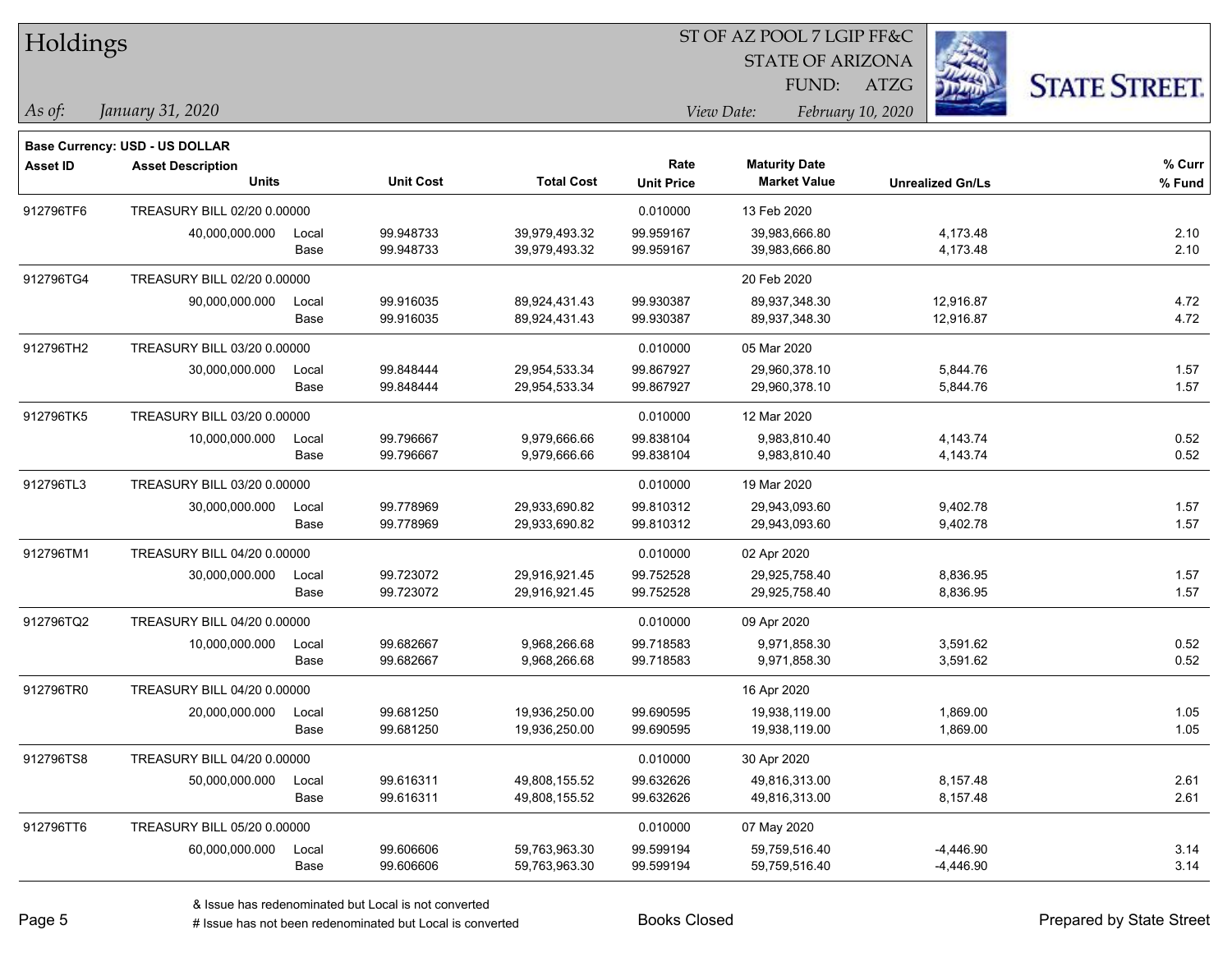| Holdings        |                                                            |       |                  |                   |                   |                         |                         |                      |
|-----------------|------------------------------------------------------------|-------|------------------|-------------------|-------------------|-------------------------|-------------------------|----------------------|
|                 |                                                            |       |                  |                   |                   | <b>STATE OF ARIZONA</b> |                         |                      |
|                 |                                                            |       |                  |                   |                   | FUND:                   | <b>ATZG</b>             | <b>STATE STREET.</b> |
| As of:          | January 31, 2020                                           |       |                  |                   |                   | View Date:              | February 10, 2020       |                      |
|                 |                                                            |       |                  |                   |                   |                         |                         |                      |
| <b>Asset ID</b> | Base Currency: USD - US DOLLAR<br><b>Asset Description</b> |       |                  |                   | Rate              | <b>Maturity Date</b>    |                         | % Curr               |
|                 | <b>Units</b>                                               |       | <b>Unit Cost</b> | <b>Total Cost</b> | <b>Unit Price</b> | <b>Market Value</b>     | <b>Unrealized Gn/Ls</b> | $%$ Fund             |
| 912796TV1       | TREASURY BILL 05/20 0.00000                                |       |                  |                   | 0.010000          | 14 May 2020             |                         |                      |
|                 | 10,000,000.000                                             | Local | 99.559389        | 9,955,938.86      | 99.572574         | 9,957,257.40            | 1,318.54                | 0.52                 |
|                 |                                                            | Base  | 99.559389        | 9,955,938.86      | 99.572574         | 9,957,257.40            | 1,318.54                | 0.52                 |
| 912796TW9       | TREASURY BILL 05/20 0.00000                                |       |                  |                   | 0.010000          | 28 May 2020             |                         |                      |
|                 | 15,000,000.000                                             | Local | 99.498742        | 14,924,811.24     | 99.514125         | 14,927,118.75           | 2,307.51                | 0.78                 |
|                 |                                                            | Base  | 99.498742        | 14,924,811.24     | 99.514125         | 14,927,118.75           | 2,307.51                | 0.78                 |
| 912796TX7       | TREASURY BILL 06/20 0.00000                                |       |                  |                   | 0.010000          | 04 Jun 2020             |                         |                      |
|                 | 10,000,000.000                                             | Local | 99.459222        | 9,945,922.24      | 99.486527         | 9,948,652.70            | 2,730.46                | 0.52                 |
|                 |                                                            | Base  | 99.459222        | 9,945,922.24      | 99.486527         | 9,948,652.70            | 2,730.46                | 0.52                 |
| 912796UA5       | TREASURY BILL 06/20 0.00000                                |       |                  |                   | 0.010000          | 25 Jun 2020             |                         |                      |
|                 | 20,000,000.000                                             | Local | 99.371163        | 19,874,232.66     | 99.403670         | 19,880,734.00           | 6,501.34                | 1.04                 |
|                 |                                                            | Base  | 99.371163        | 19,874,232.66     | 99.403670         | 19,880,734.00           | 6,501.34                | 1.04                 |
| 912796UB3       | TREASURY BILL 07/20 0.00000                                |       |                  |                   | 0.010000          | 02 Jul 2020             |                         |                      |
|                 | 10,000,000.000                                             | Local | 99.342980        | 9,934,298.00      | 99.374479         | 9,937,447.90            | 3,149.90                | 0.52                 |
|                 |                                                            | Base  | 99.342980        | 9,934,298.00      | 99.374479         | 9,937,447.90            | 3,149.90                | 0.52                 |
| 912796VP1       | TREASURY BILL 08/19 0.00000                                |       |                  |                   |                   | 06 Aug 2019             |                         |                      |
|                 | 0.000                                                      | Local | 0.000000         | $-2,421.88$       | 0.000000          | 0.00                    | 2,421.88                | 0.00                 |
|                 |                                                            | Base  | 0.000000         | $-2,421.88$       | 0.000000          | 0.00                    | 2,421.88                | 0.00                 |
| 912796WS4       | TREASURY BILL 02/20 0.00000                                |       |                  |                   | 0.010000          | 11 Feb 2020             |                         |                      |
|                 | 40,000,000.000                                             | Local | 99.957415        | 39,982,966.11     | 99.967170         | 39,986,868.00           | 3,901.89                | 2.10                 |
|                 |                                                            | Base  | 99.957415        | 39,982,966.11     | 99.967170         | 39,986,868.00           | 3,901.89                | 2.10                 |
| 912796WT2       | TREASURY BILL 02/20 0.00000                                |       |                  |                   | 0.010000          | 18 Feb 2020             |                         |                      |
|                 | 40,000,000.000                                             | Local | 99.927750        | 39,971,100.00     | 99.939271         | 39,975,708.40           | 4,608.40                | 2.10                 |
|                 |                                                            | Base  | 99.927750        | 39,971,100.00     | 99.939271         | 39,975,708.40           | 4,608.40                | 2.10                 |
| 912796WU9       | TREASURY BILL 02/20 0.00000                                |       |                  |                   | 0.010000          | 25 Feb 2020             |                         |                      |
|                 | 40,000,000.000                                             | Local | 99.895830        | 39,958,331.97     | 99.909050         | 39,963,620.00           | 5,288.03                | 2.10                 |
|                 |                                                            | Base  | 99.895830        | 39,958,331.97     | 99.909050         | 39,963,620.00           | 5,288.03                | 2.10                 |
| 912796WV7       | TREASURY BILL 03/20 0.00000                                |       |                  |                   | 0.010000          | 03 Mar 2020             |                         |                      |
|                 | 30,000,000.000                                             | Local | 99.872199        | 29,961,659.70     | 99.876549         | 29,962,964.70           | 1,305.00                | 1.57                 |
|                 |                                                            | Base  | 99.872199        | 29,961,659.70     | 99.876549         | 29,962,964.70           | 1,305.00                | 1.57                 |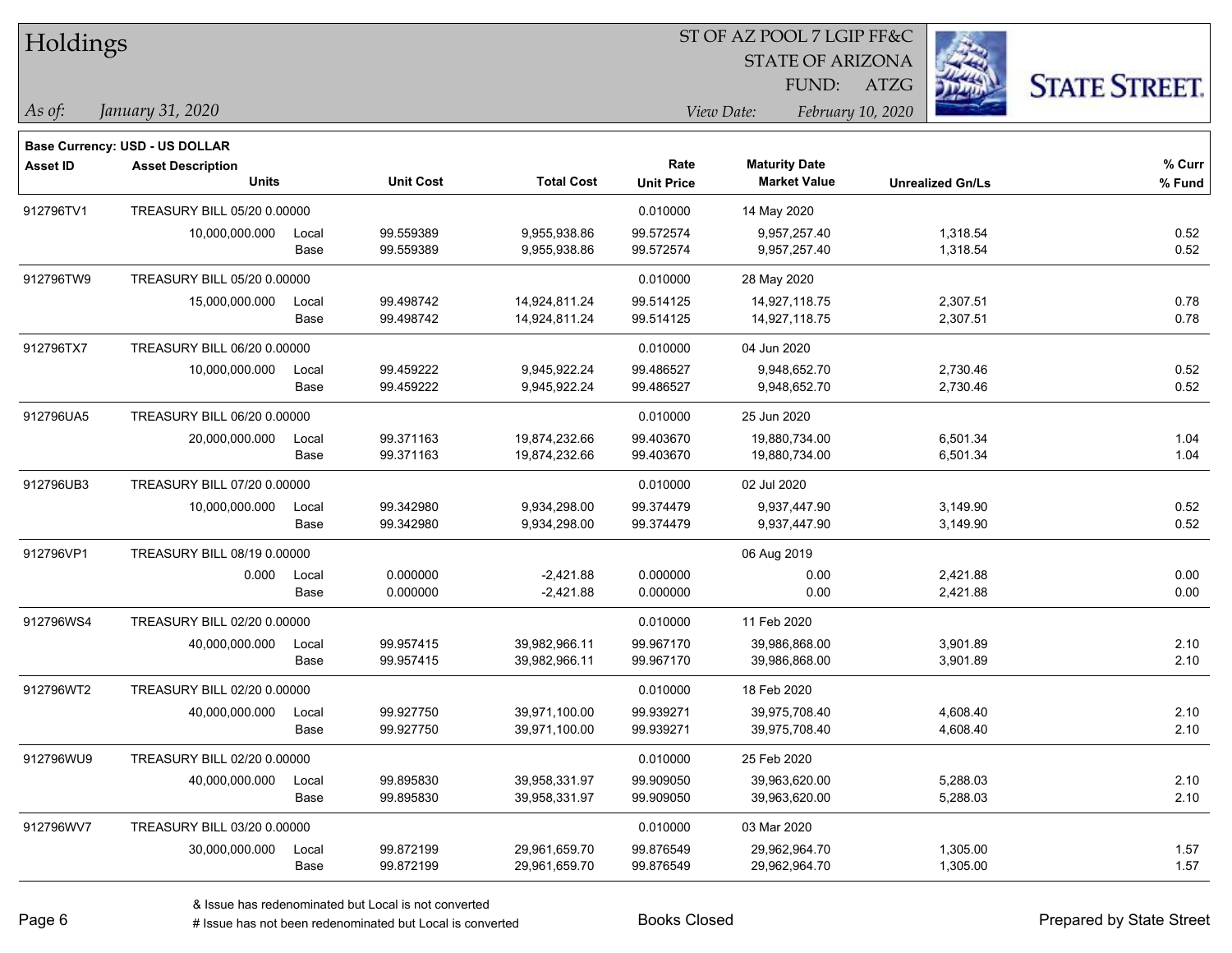| Holdings               |                                |       |                  |                   | ST OF AZ POOL 7 LGIP FF&C |                                 |                         |                      |  |  |
|------------------------|--------------------------------|-------|------------------|-------------------|---------------------------|---------------------------------|-------------------------|----------------------|--|--|
|                        |                                |       |                  |                   |                           | <b>STATE OF ARIZONA</b>         |                         |                      |  |  |
|                        |                                |       |                  |                   |                           | FUND:                           | <b>ATZG</b>             | <b>STATE STREET.</b> |  |  |
| As of:                 | January 31, 2020               |       |                  |                   |                           | View Date:<br>February 10, 2020 |                         |                      |  |  |
|                        | Base Currency: USD - US DOLLAR |       |                  |                   |                           |                                 |                         |                      |  |  |
| <b>Asset ID</b>        | <b>Asset Description</b>       |       |                  |                   | Rate                      | <b>Maturity Date</b>            |                         | % Curr               |  |  |
|                        | <b>Units</b>                   |       | <b>Unit Cost</b> | <b>Total Cost</b> | <b>Unit Price</b>         | <b>Market Value</b>             | <b>Unrealized Gn/Ls</b> | % Fund               |  |  |
| 912796WX3              | TREASURY BILL 07/20 0.00000    |       |                  |                   | 0.010000                  | 23 Jul 2020                     |                         |                      |  |  |
|                        | 10,000,000.000                 | Local | 99.264269        | 9,926,426.90      | 99.282090                 | 9,928,209.00                    | 1,782.10                | 0.52                 |  |  |
|                        |                                | Base  | 99.264269        | 9,926,426.90      | 99.282090                 | 9,928,209.00                    | 1,782.10                | 0.52                 |  |  |
| 912796WY1              | TREASURY BILL 07/20 0.00000    |       |                  |                   | 0.010000                  | 30 Jul 2020                     |                         |                      |  |  |
|                        | 15,000,000.000                 | Local | 99.233750        | 14,885,062.48     | 99.257715                 | 14,888,657.25                   | 3,594.77                | 0.78                 |  |  |
|                        |                                | Base  | 99.233750        | 14,885,062.48     | 99.257715                 | 14,888,657.25                   | 3,594.77                | 0.78                 |  |  |
| 912796XB0              | TREASURY BILL 03/20 0.00000    |       |                  |                   | 0.010000                  | 17 Mar 2020                     |                         |                      |  |  |
|                        | 20,000,000.000                 | Local | 99.808750        | 19,961,750.00     | 99.819042                 | 19,963,808.40                   | 2,058.40                | 1.05                 |  |  |
|                        |                                | Base  | 99.808750        | 19,961,750.00     | 99.819042                 | 19,963,808.40                   | 2,058.40                | 1.05                 |  |  |
| 912796XC8              | TREASURY BILL 03/20 0.00000    |       |                  |                   | 0.010000                  | 24 Mar 2020                     |                         |                      |  |  |
|                        | 80,000,000.000                 | Local | 99.779993        | 79,823,994.49     | 99.789931                 | 79,831,944.80                   | 7,950.31                | 4.19                 |  |  |
|                        |                                | Base  | 99.779993        | 79,823,994.49     | 99.789931                 | 79,831,944.80                   | 7,950.31                | 4.19                 |  |  |
| 912796XD6              | TREASURY BILL 03/20 0.00000    |       |                  |                   | 0.010000                  | 31 Mar 2020                     |                         |                      |  |  |
|                        | 60,000,000.000                 | Local | 99.761222        | 59,856,733.20     | 99.760810                 | 59,856,486.00                   | $-247.20$               | 3.14                 |  |  |
|                        |                                | Base  | 99.761222        | 59,856,733.20     | 99.760810                 | 59,856,486.00                   | $-247.20$               | 3.14                 |  |  |
| <b>US DOLLAR Total</b> |                                |       |                  |                   |                           |                                 |                         |                      |  |  |
|                        | 1,015,000,000.000              | Local |                  | 1,012,555,375.46  |                           | 1,012,704,590.20                | 149,214.74              | 53.15                |  |  |
|                        |                                | Base  |                  | 1,012,555,375.46  |                           | 1,012,704,590.20                | 149,214.74              | 53.15                |  |  |
|                        | <b>FIXED INCOME Total</b>      |       |                  |                   |                           |                                 |                         |                      |  |  |
|                        | 1,015,000,000.000              | Base  |                  | 1,012,555,375.46  |                           | 1,012,704,590.20                | 149,214.74              | 53.15                |  |  |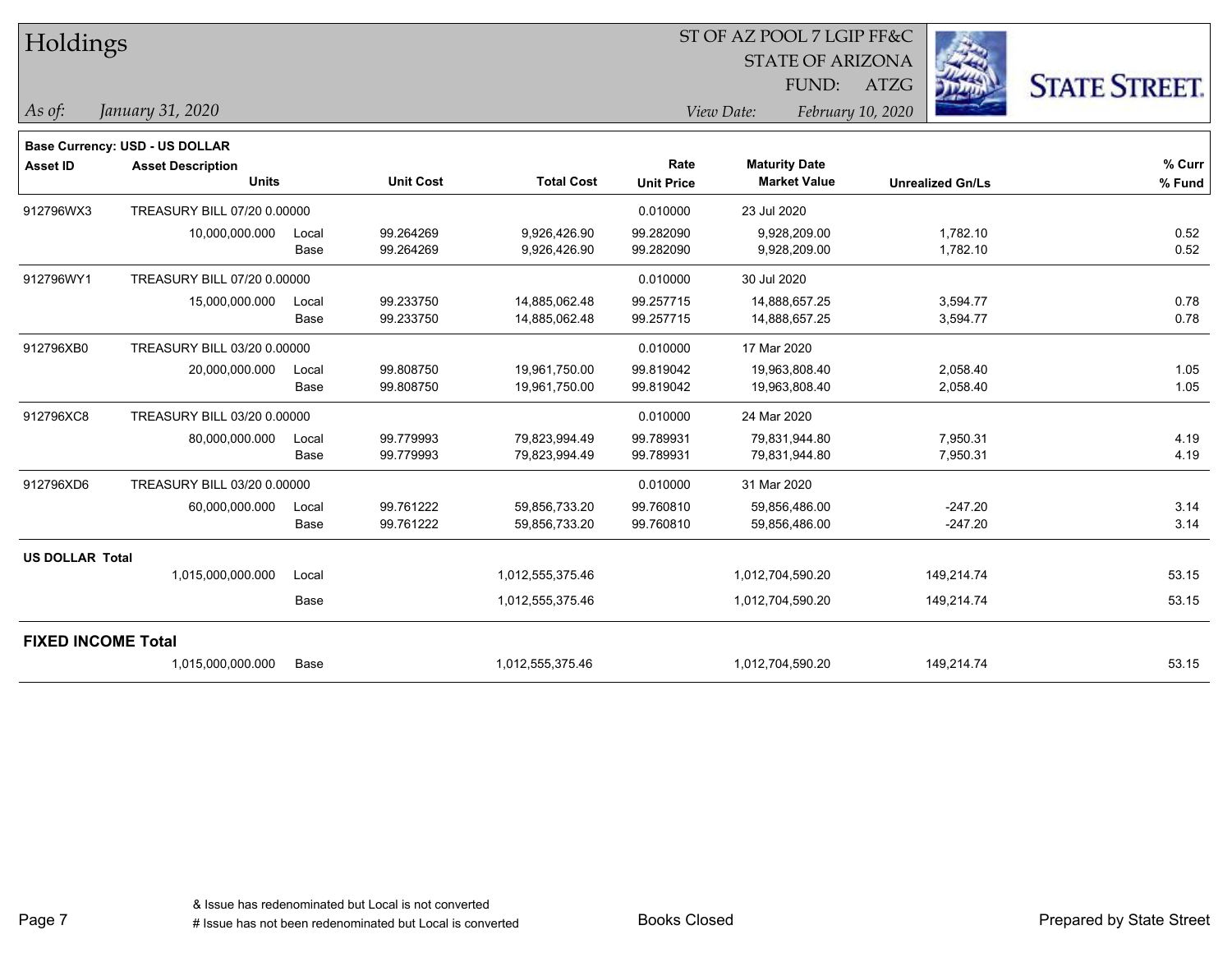| Holdings          |                                                                   |                  |                   |                   | ST OF AZ POOL 7 LGIP FF&C<br><b>STATE OF ARIZONA</b><br>FUND: | <b>ATZG</b>             | <b>STATE STREET.</b> |
|-------------------|-------------------------------------------------------------------|------------------|-------------------|-------------------|---------------------------------------------------------------|-------------------------|----------------------|
| $\vert$ As of:    | January 31, 2020                                                  |                  |                   |                   | View Date:                                                    | February 10, 2020       |                      |
| <b>Asset ID</b>   | <b>Base Currency: USD - US DOLLAR</b><br><b>Asset Description</b> |                  |                   | Rate              | <b>Maturity Date</b>                                          |                         | % Curr               |
|                   | <b>Units</b>                                                      | <b>Unit Cost</b> | <b>Total Cost</b> | <b>Unit Price</b> | <b>Market Value</b>                                           | <b>Unrealized Gn/Ls</b> | % Fund               |
| <b>FUND Total</b> |                                                                   |                  |                   |                   |                                                               |                         |                      |
|                   | 1,908,418,649.770                                                 | Base             | 1,905,394,854.40  |                   | 1,905,544,069.14                                              | 149.214.74              | 100.00               |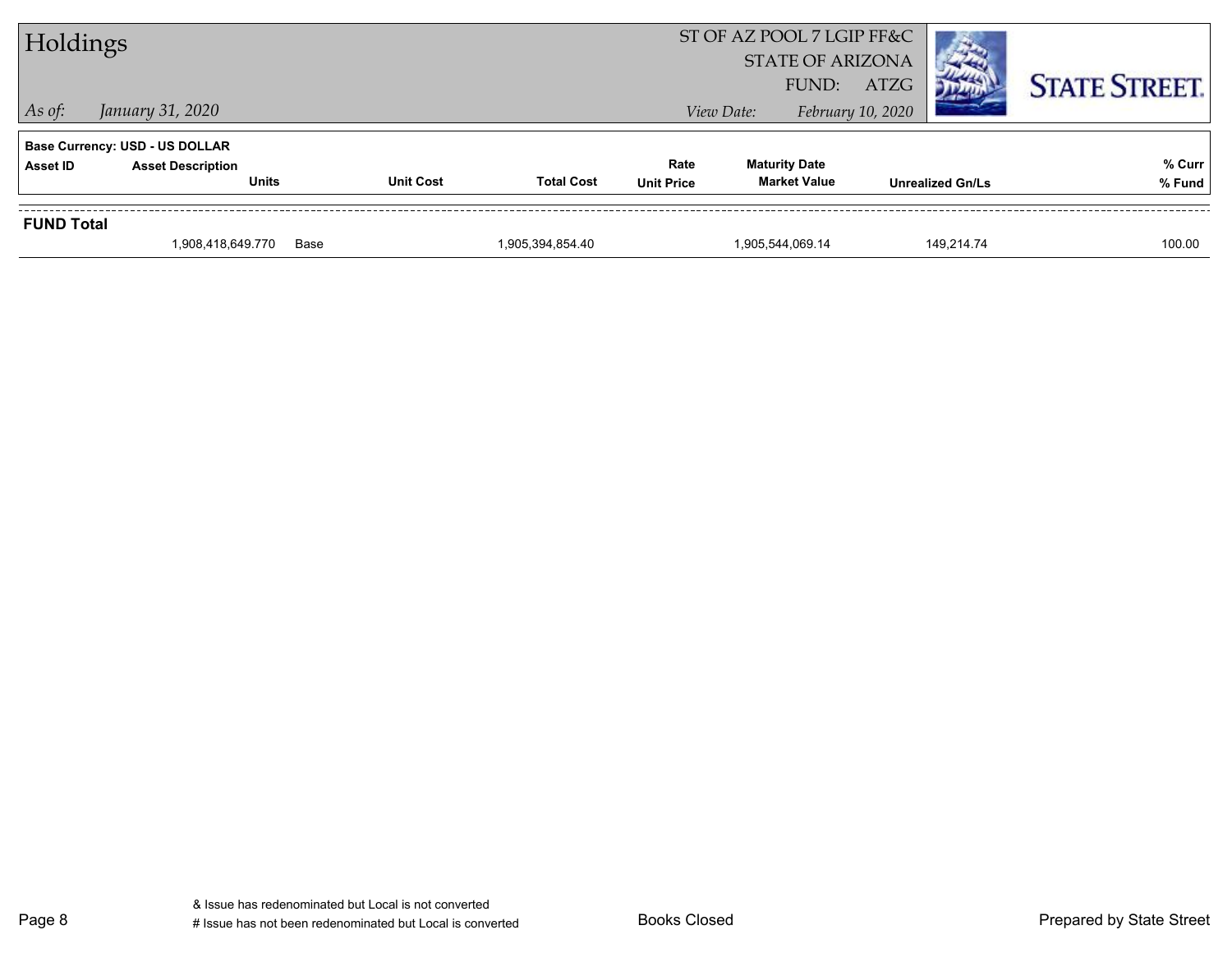## Holdings

## Currency Summary

*As of: January 31, 2020*

## ST OF AZ POOL 7 LGIP FF&C

STATE OF ARIZONA

FUND: ATZG



*View Date:February 10, 2020*

## **Base Currency:USD - US DOLLAR**

|                        |                   |       |                   |                     | % Currency |                         |                          |                           |
|------------------------|-------------------|-------|-------------------|---------------------|------------|-------------------------|--------------------------|---------------------------|
|                        | <b>Units</b>      |       | <b>Total Cost</b> | <b>Market Value</b> | % Fund     | <b>Unreal Sec Gn/Ls</b> | <b>Unreal Curr Gn/Ls</b> | <b>Total Unreal Gn/Ls</b> |
| <b>US DOLLAR</b>       |                   |       |                   |                     |            |                         | Exchange Rate:           | 1.000000                  |
| <b>CASH</b>            |                   |       |                   |                     |            |                         |                          |                           |
|                        | $-2,536.120$      | Local | $-2,536.12$       | $-2,536.12$         | 0.00       | 0.00                    |                          | 0.00                      |
|                        |                   | Base  | $-2,536.12$       | $-2,536.12$         | 0.00       | 0.00                    | 0.00                     | 0.00                      |
| <b>CASH EQUIVALENT</b> |                   |       |                   |                     |            |                         |                          |                           |
|                        | 893,421,185.890   | Local | 892,842,015.06    | 892,842,015.06      | 46.85      | 0.00                    |                          | 0.00                      |
|                        |                   | Base  | 892,842,015.06    | 892,842,015.06      | 46.85      | 0.00                    | 0.00                     | 0.00                      |
| <b>FIXED INCOME</b>    |                   |       |                   |                     |            |                         |                          |                           |
|                        | 1,015,000,000.000 | Local | 1,012,555,375.46  | 1,012,704,590.20    | 53.15      | 149,214.74              |                          | 149,214.74                |
|                        |                   | Base  | 1,012,555,375.46  | 1,012,704,590.20    | 53.15      | 149,214.74              | 0.00                     | 149,214.74                |
| <b>US DOLLAR Total</b> |                   |       |                   |                     |            |                         |                          |                           |
|                        | 1,908,418,649.770 | Local | 1,905,394,854.40  | 1,905,544,069.14    | 100.00     | 149,214.74              |                          | 149,214.74                |
|                        |                   | Base  | 1,905,394,854.40  | 1,905,544,069.14    | 100.00     | 149,214.74              | 0.00                     | 149,214.74                |
| <b>FUND Total</b>      |                   |       |                   |                     |            |                         |                          |                           |
|                        | 1,908,418,649.770 | Base  | 1,905,394,854.40  | 1,905,544,069.14    | 100.00     | 149,214.74              | 0.00                     | 149,214.74                |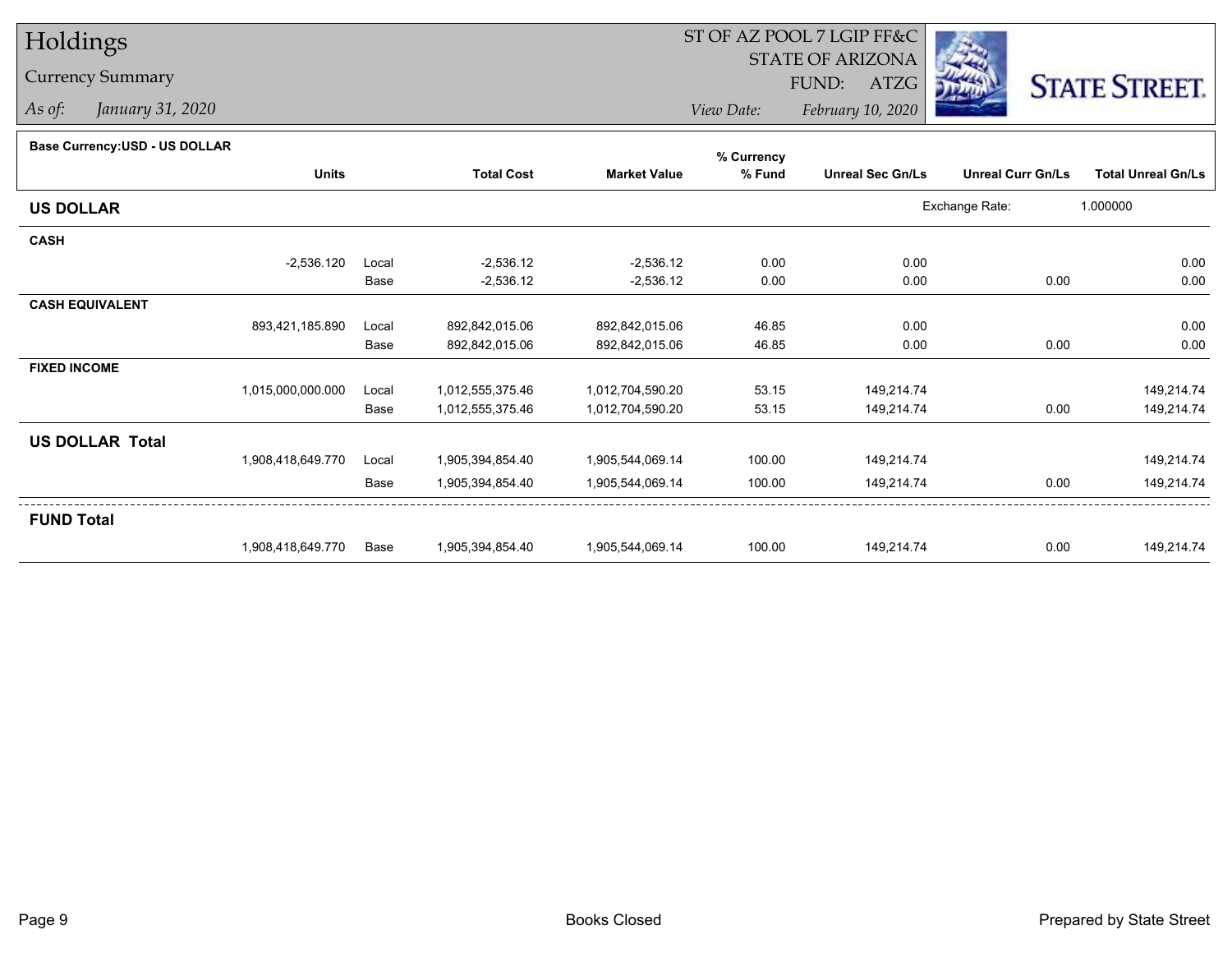| Holdings             |                                |                   |                     | ST OF AZ POOL 7 LGIP FF&C |                         |                          |                           |
|----------------------|--------------------------------|-------------------|---------------------|---------------------------|-------------------------|--------------------------|---------------------------|
|                      |                                |                   |                     |                           | <b>STATE OF ARIZONA</b> |                          |                           |
| <b>Asset Summary</b> |                                |                   |                     |                           | FUND:<br>ATZG           |                          | <b>STATE STREET.</b>      |
| As of:               | January 31, 2020               |                   |                     | View Date:                | February 10, 2020       |                          |                           |
|                      | Base Currency: USD - US DOLLAR |                   |                     |                           |                         |                          |                           |
|                      | <b>Units</b>                   | <b>Total Cost</b> | <b>Market Value</b> | % Fund                    | <b>Unreal Sec Gn/Ls</b> | <b>Unreal Curr Gn/Ls</b> | <b>Total Unreal Gn/Ls</b> |
| <b>CASH</b>          |                                |                   |                     |                           |                         |                          |                           |
| <b>US DOLLAR</b>     |                                |                   |                     |                           |                         |                          |                           |
|                      | $-2,536.120$                   | $-2,536.12$       | $-2,536.12$         | 0.00                      | 0.00                    | 0.00                     | 0.00                      |
| <b>CASH Total</b>    |                                |                   |                     |                           |                         |                          |                           |
|                      | $-2,536.120$                   | $-2,536.12$       | $-2,536.12$         | 0.00                      | 0.00                    | 0.00                     | 0.00                      |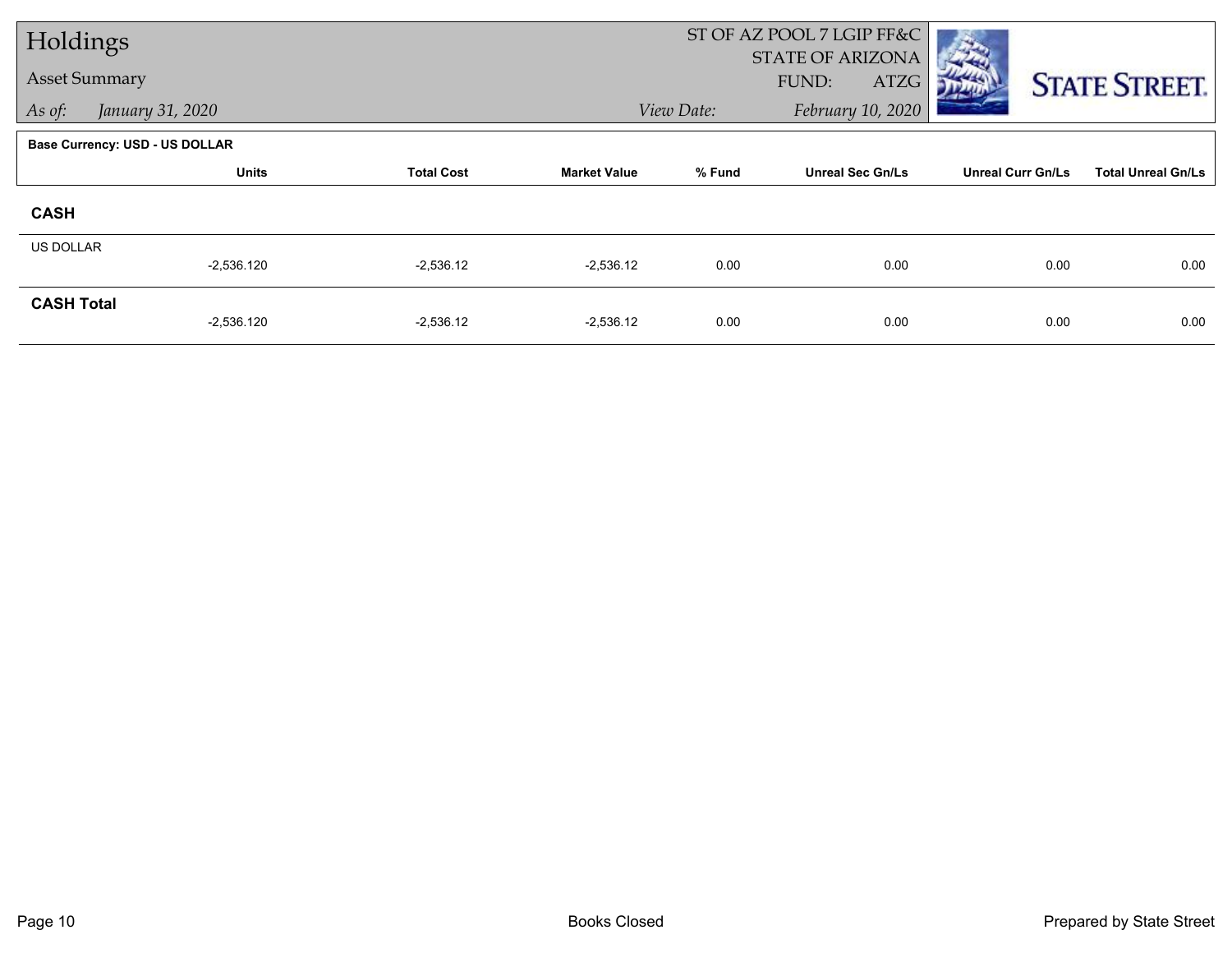| Holdings             |                                       |                   |                     | ST OF AZ POOL 7 LGIP FF&C |                         |                          |                           |
|----------------------|---------------------------------------|-------------------|---------------------|---------------------------|-------------------------|--------------------------|---------------------------|
| <b>Asset Summary</b> |                                       |                   |                     |                           | <b>STATE OF ARIZONA</b> |                          |                           |
|                      |                                       |                   |                     |                           | FUND:<br>ATZG           |                          | <b>STATE STREET.</b>      |
| As of:               | January 31, 2020                      |                   |                     | View Date:                | February 10, 2020       |                          |                           |
|                      | <b>Base Currency: USD - US DOLLAR</b> |                   |                     |                           |                         |                          |                           |
|                      | <b>Units</b>                          | <b>Total Cost</b> | <b>Market Value</b> | % Fund                    | <b>Unreal Sec Gn/Ls</b> | <b>Unreal Curr Gn/Ls</b> | <b>Total Unreal Gn/Ls</b> |
|                      | <b>CASH EQUIVALENT</b>                |                   |                     |                           |                         |                          |                           |
| US DOLLAR            |                                       |                   |                     |                           |                         |                          |                           |
|                      | 893,421,185.890                       | 892,842,015.06    | 892,842,015.06      | 46.85                     | 0.00                    | 0.00                     | 0.00                      |
|                      | <b>CASH EQUIVALENT Total</b>          |                   |                     |                           |                         |                          |                           |
|                      | 893,421,185.890                       | 892,842,015.06    | 892,842,015.06      | 46.85                     | 0.00                    | 0.00                     | 0.00                      |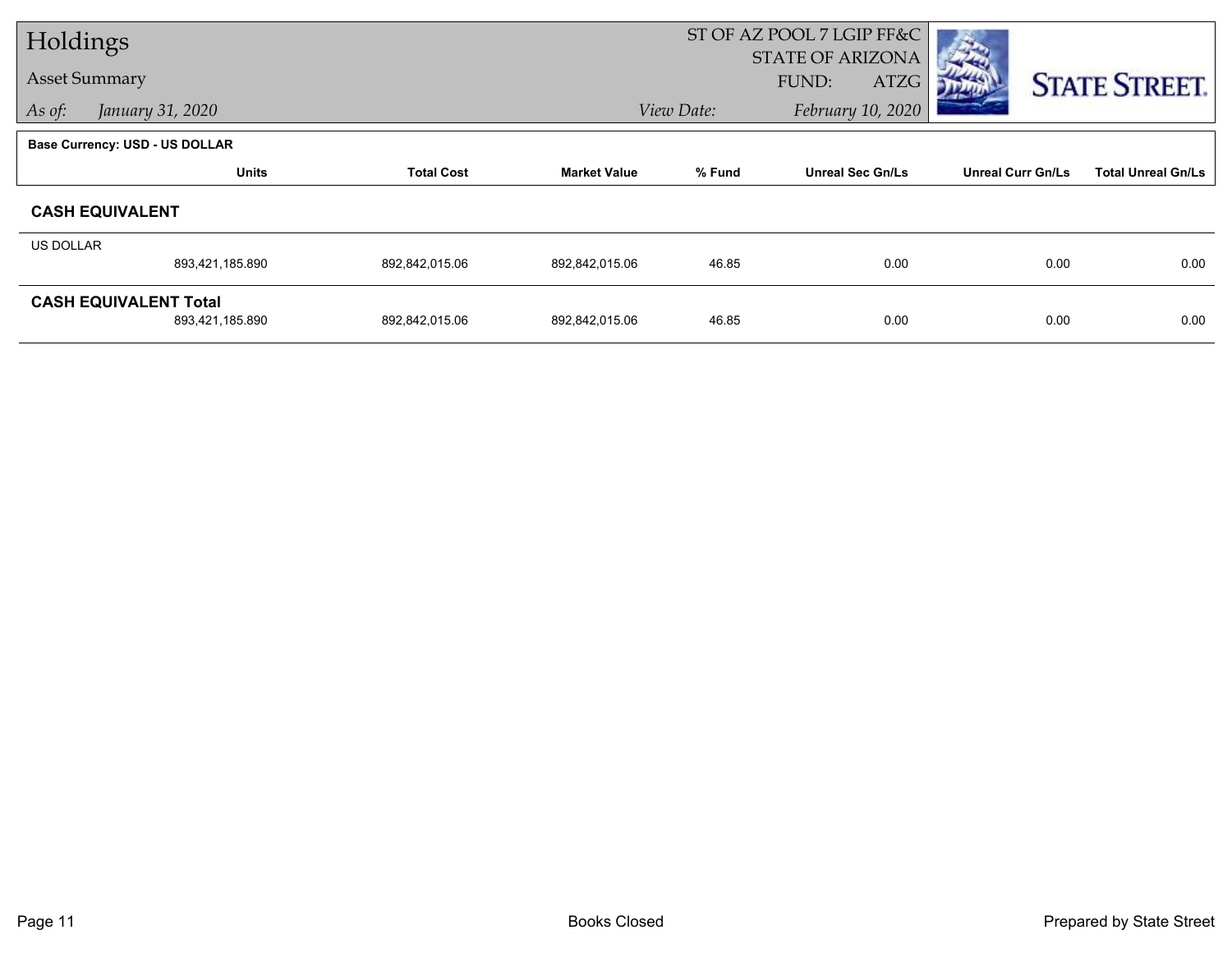| Holdings             |                                       |                   |                     |            | ST OF AZ POOL 7 LGIP FF&C |                          |                           |
|----------------------|---------------------------------------|-------------------|---------------------|------------|---------------------------|--------------------------|---------------------------|
| <b>Asset Summary</b> |                                       |                   |                     |            | <b>STATE OF ARIZONA</b>   |                          |                           |
|                      |                                       |                   |                     |            | FUND:<br>ATZG             |                          | <b>STATE STREET.</b>      |
| As of:               | January 31, 2020                      |                   |                     | View Date: | February 10, 2020         |                          |                           |
|                      | <b>Base Currency: USD - US DOLLAR</b> |                   |                     |            |                           |                          |                           |
|                      | <b>Units</b>                          | <b>Total Cost</b> | <b>Market Value</b> | % Fund     | <b>Unreal Sec Gn/Ls</b>   | <b>Unreal Curr Gn/Ls</b> | <b>Total Unreal Gn/Ls</b> |
|                      | <b>FIXED INCOME</b>                   |                   |                     |            |                           |                          |                           |
| <b>US DOLLAR</b>     |                                       |                   |                     |            |                           |                          |                           |
|                      | 1,015,000,000.000                     | 1,012,555,375.46  | 1,012,704,590.20    | 53.15      | 149,214.74                | 0.00                     | 149,214.74                |
|                      | <b>FIXED INCOME Total</b>             |                   |                     |            |                           |                          |                           |
|                      | 1,015,000,000.000                     | 1,012,555,375.46  | 1,012,704,590.20    | 53.15      | 149,214.74                | 0.00                     | 149,214.74                |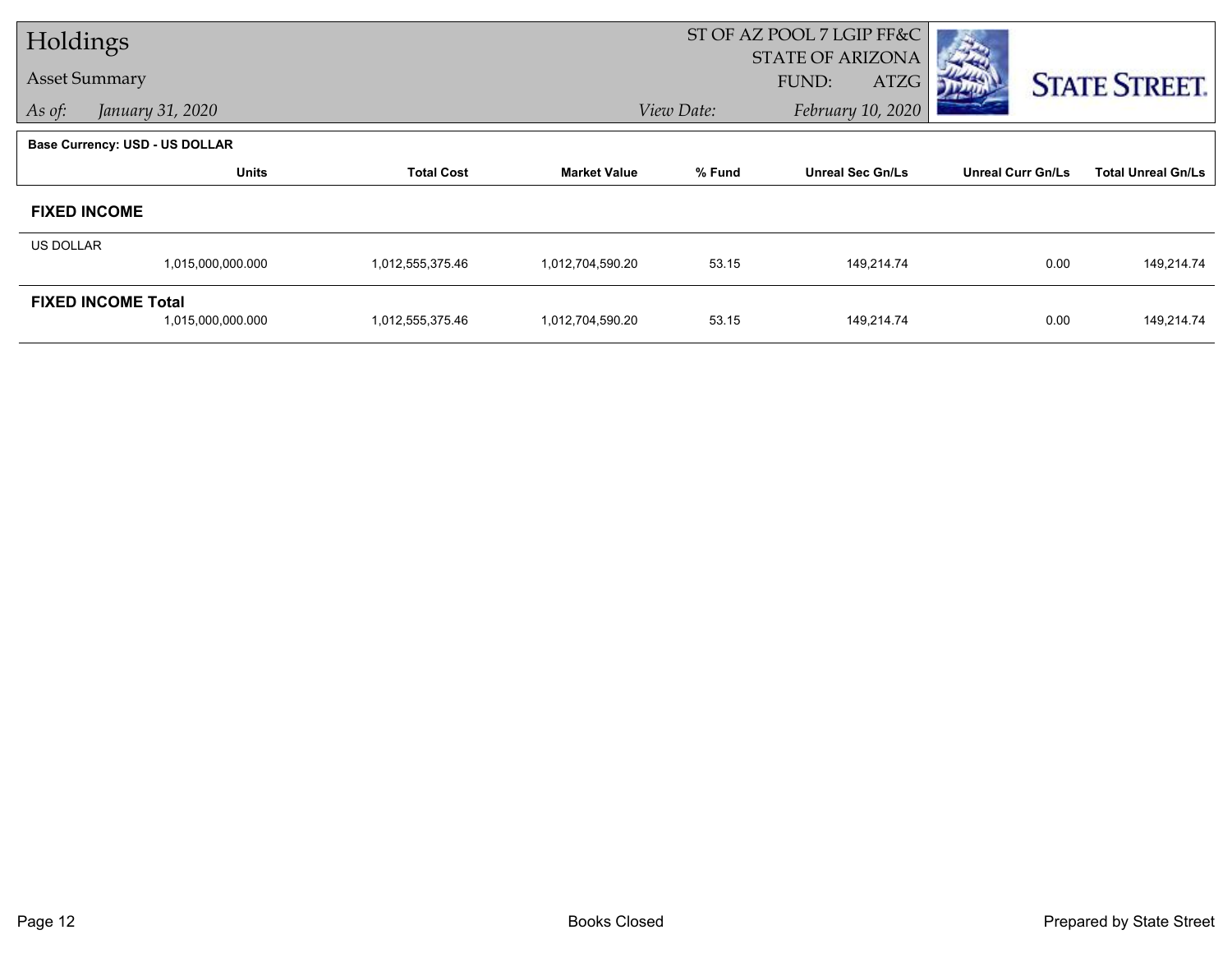| Holdings                              |                      |                   |                     | ST OF AZ POOL 7 LGIP FF&C |                         |                          |                           |  |  |
|---------------------------------------|----------------------|-------------------|---------------------|---------------------------|-------------------------|--------------------------|---------------------------|--|--|
|                                       |                      |                   |                     | <b>STATE OF ARIZONA</b>   |                         |                          |                           |  |  |
|                                       | <b>Asset Summary</b> |                   |                     |                           | <b>ATZG</b><br>FUND:    |                          | <b>STATE STREET.</b>      |  |  |
| As of:                                | January 31, 2020     |                   | View Date:          | February 10, 2020         |                         |                          |                           |  |  |
| <b>Base Currency: USD - US DOLLAR</b> |                      |                   |                     |                           |                         |                          |                           |  |  |
|                                       | Units                | <b>Total Cost</b> | <b>Market Value</b> | % Fund                    | <b>Unreal Sec Gn/Ls</b> | <b>Unreal Curr Gn/Ls</b> | <b>Total Unreal Gn/Ls</b> |  |  |
| <b>FUND Total</b>                     |                      |                   |                     |                           |                         |                          |                           |  |  |
|                                       | 1,908,418,649.770    | 1,905,394,854.40  | 1,905,544,069.14    | 100.00                    | 149.214.74              | 0.00                     | 149,214.74                |  |  |